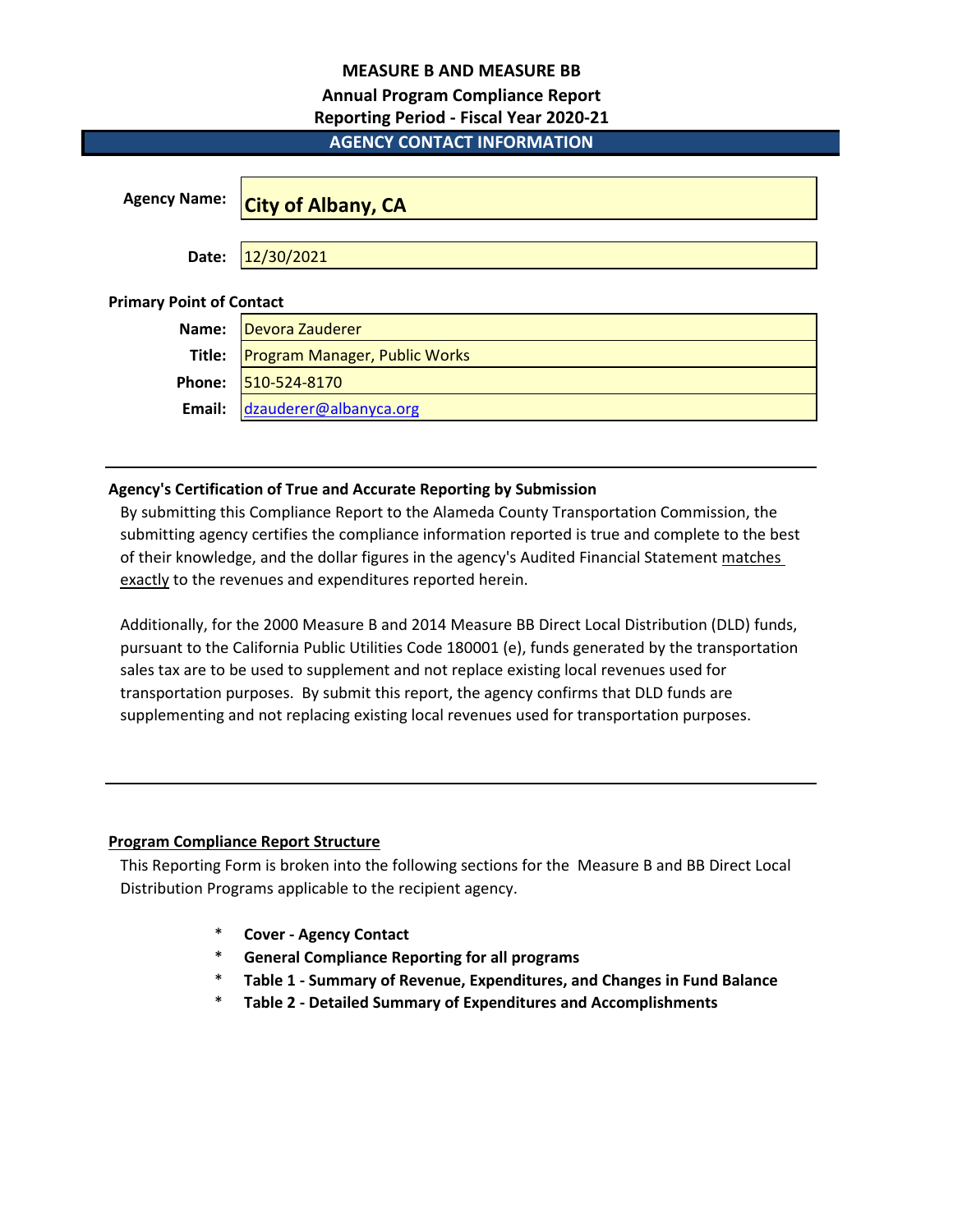### **MEASURE B AND MEASURE BB**

**Annual Program Compliance Report**

### **TABLE 1: SUMMARY OF REVENUE, EXPENDITURES, AND CHANGES IN FUND BALANCE**

*DIRECTIONS: Complete the sections below based on the Measure B and BB Audited Financial Statements, for the applicable DLD programs for your agency. Values must match financial statements and total reported expenditures on Table 2.* 

### **A. 2000 MEASURE B Direct Local Distribution Programs**



### **B. 2014 MEASURE BB Direct Local Distribution Programs**

|                                                      | Bicycle /<br>Pedestrian      | <b>Local Streets</b><br>and Roads | <b>Mass Transit</b>                                  | Paratransit               | Total                         |
|------------------------------------------------------|------------------------------|-----------------------------------|------------------------------------------------------|---------------------------|-------------------------------|
| <b>Beginning of Year Fund Balance</b>                | 183,208                      | \$<br>1,940,139                   | $\ddot{\phi}$<br>۰                                   | \$<br>57,873              | 2,181,220<br>\$               |
| Revenue<br>Interest                                  | 55,166<br>Ś<br>2,205         | \$<br>492,135<br>\$<br>16,842     | $\frac{1}{2}$<br>$\overline{\phantom{a}}$<br>\$<br>٠ | 35,807<br>\$<br>\$<br>796 | \$<br>583,108<br>\$<br>19,843 |
| <b>Expenditures</b><br>Expenditures Matches Table 2? | \$<br>$\blacksquare$<br>TRUE | 632,112<br>Ś<br>TRUE              | \$<br>$\sim$<br>TRUE                                 | \$<br>5,414<br>TRUE       | 637,526<br>\$                 |
| <b>End of Year Fund Balance</b>                      | 240,579<br>-S                | 1,817,004<br>\$                   | $\ddot{\bm{\zeta}}$<br>$\blacksquare$                | 89,062<br>\$              | 2,146,645<br>\$               |
| <b>Notes</b>                                         |                              |                                   |                                                      |                           |                               |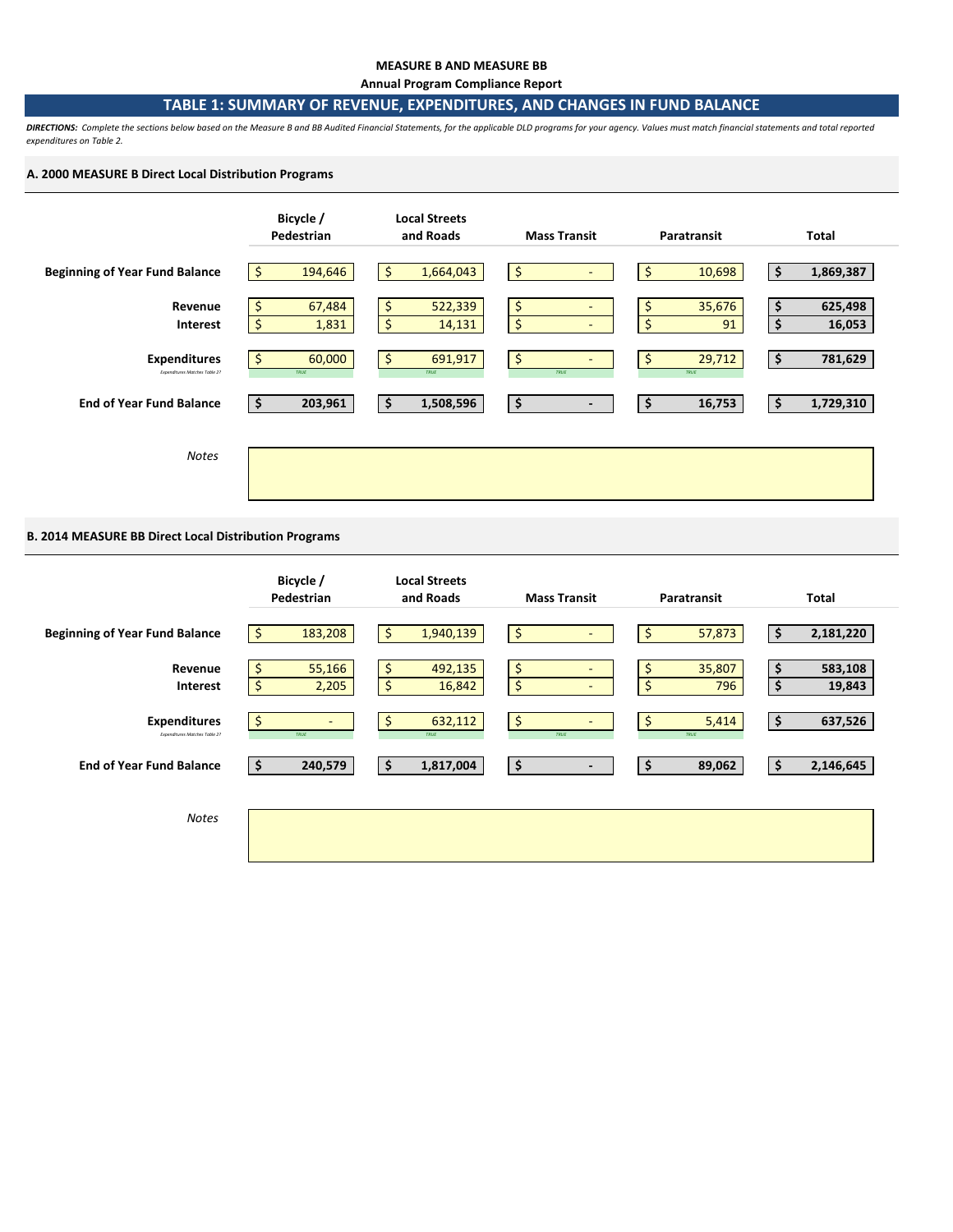### **Bicycle and Pedestrian Direct Local Distribution Program**

| Reporting Period - Fiscal Year 2020-21 |  |
|----------------------------------------|--|
| <b>GENERAL COMPLIANCE REPORTING</b>    |  |
|                                        |  |

**1. Adoption Year Indicate the adoption year of the most current Bicycle/Pedestrian Master Plans, as applicable.** 

Bicycle Master Plan N/A Pedestrian Master Plan

Bike/Ped Master Plan 2019 Amended

**If the plans are over five-years past the last adoption year, specify when your agency's will perform its next update.**  *Indicate N/A, if not applicable.* 

**2a. How much of the program fund balance is encumbered into active contracts/projects?** 

*Encumbered value should be less than or equal to the available balance.* 



### **2b. Why is there a fund balance?** *Indicate N/A, if not applicable.*

As per the FY2018/19 compliance report, the City committed to and completed \$60,000 of work within the Annual Sidewalk Rehabilitation program at the end of FY2019/20; the work was completed at the end of June 2020/beginning of July 2020 and expenditures are included in this report.

The Citywide Traffic Calming Project (CIP No. 25001) has not yet materialized. The scope is being reworked due to concerns with the design, including accessibility for fire and safety services.

The department experienced staff turnover mid-year in the positions of CIP Manager and Associate Engineer, impacting delivery of several CIP projects. These roles have now been filled and at the time of this reporting, Albany engineering staff is at full capacity. Projected expenditures on several projects did not fully materialize as scheduled due to lack of staff; however these projects are currently on track and expenditures are expected to materialize in FY21-22 and FY22-23.

Staff is currently applying to the Clean CA Local Grant Program. Matching funds of up to 50% of the grant amount (estimated project total \$300K) will be proposed from MB/MBB fund balance if awarded.

### **2c. Specify any large planned uses of fund balances within this program and their status i.e. planned or underway.**

| <b>Project Title</b>                                                 | <b>Brief Project Description</b>                                                                                                                                                                                                                                                                                                                                                                                                                                                                                                                                                                                                                                                                                                                                                                            | <b>DLD Amount</b>                     | <b>Project Status</b> |
|----------------------------------------------------------------------|-------------------------------------------------------------------------------------------------------------------------------------------------------------------------------------------------------------------------------------------------------------------------------------------------------------------------------------------------------------------------------------------------------------------------------------------------------------------------------------------------------------------------------------------------------------------------------------------------------------------------------------------------------------------------------------------------------------------------------------------------------------------------------------------------------------|---------------------------------------|-----------------------|
| Kains/Adams Bike Blvd Pilot Project<br><b>CIP No. 25010</b>          | The project uses signage, striping, and movable<br>barriers to provide two-way bicycle access on Kains<br>and Adams while maintaining existing traffic controls<br>for vehicles. The goal of this project is to improve<br>cycling network north-south connections and access<br>to San Pablo Avenue commercial district and provide<br>a cycling alternative to San Pablo Avenue. This<br>project is planned for FY2021/22 in accordance with<br>staff capacity, as metric collection is a large part of<br>the pilot.                                                                                                                                                                                                                                                                                     | $\mathsf{\hat{S}}$<br>200,000         | Underway              |
| <b>Citywide Traffic Calming</b><br><b>CIP No. 25001</b>              | This project includes the implementation of speed<br>humps and/or soft traffic calming treatments in the<br>form of edge line striping, and crosshatching<br>with bollards or Botts dots at intersections on blocks<br>that have qualified for traffic calming according to<br>City Policy. This project will make use of both Bike &<br>Ped and Local Streets & Roads dollars.                                                                                                                                                                                                                                                                                                                                                                                                                             | $\mathsf{\hat{S}}$<br>100,000 Planned |                       |
| San Pablo Pedestrian Improvements<br>Phase I<br><b>CIP No. 24010</b> | This project is for Phase 1 of 3 construction<br>incorporating San Pablo/Buchanan Complete Streets<br>elements for pedestrian safety improvements along<br>the San Pablo Avenue corridor. This Phase I project<br>covers<br>San Pablo from Brighton Ave to Portland Ave and is<br>funded in part by a dedicated ACTC grant for near-<br>term improvements on the San Pablo<br>Avenue corridor. This project also makes use of Meas<br>B & BB Local Streets & Roads funding. Design took<br>longer than expected due to changed site conditions<br>requiring design revisions. Design is now approaching<br>completion and construction is scheduled to begin<br>Spring 2022 pending CalTrans project approval. B&P<br>allocation is expected to increase significantly once<br>project budget is finalized. | $\mathsf{\hat{S}}$<br>10,000          | Underway              |

**3. Confirm all expenditures were governing body approved (Yes/No).**

Yes

**If applicable, briefly explain why the publicity** 

**4. Confirm the completion of the publicity requirements in the table below (Yes/No).**

### **Copy of article,**

### **website, signage**

|         | <b>Measure B</b> | <b>Measure BB</b> | attached? | requirement wasn't completed. |
|---------|------------------|-------------------|-----------|-------------------------------|
| Article | Yes              | Yes               | Yes       |                               |
| Website | Yes              | Yes               | Yes       |                               |
| Signage | Yes              | Yes               | Yes       |                               |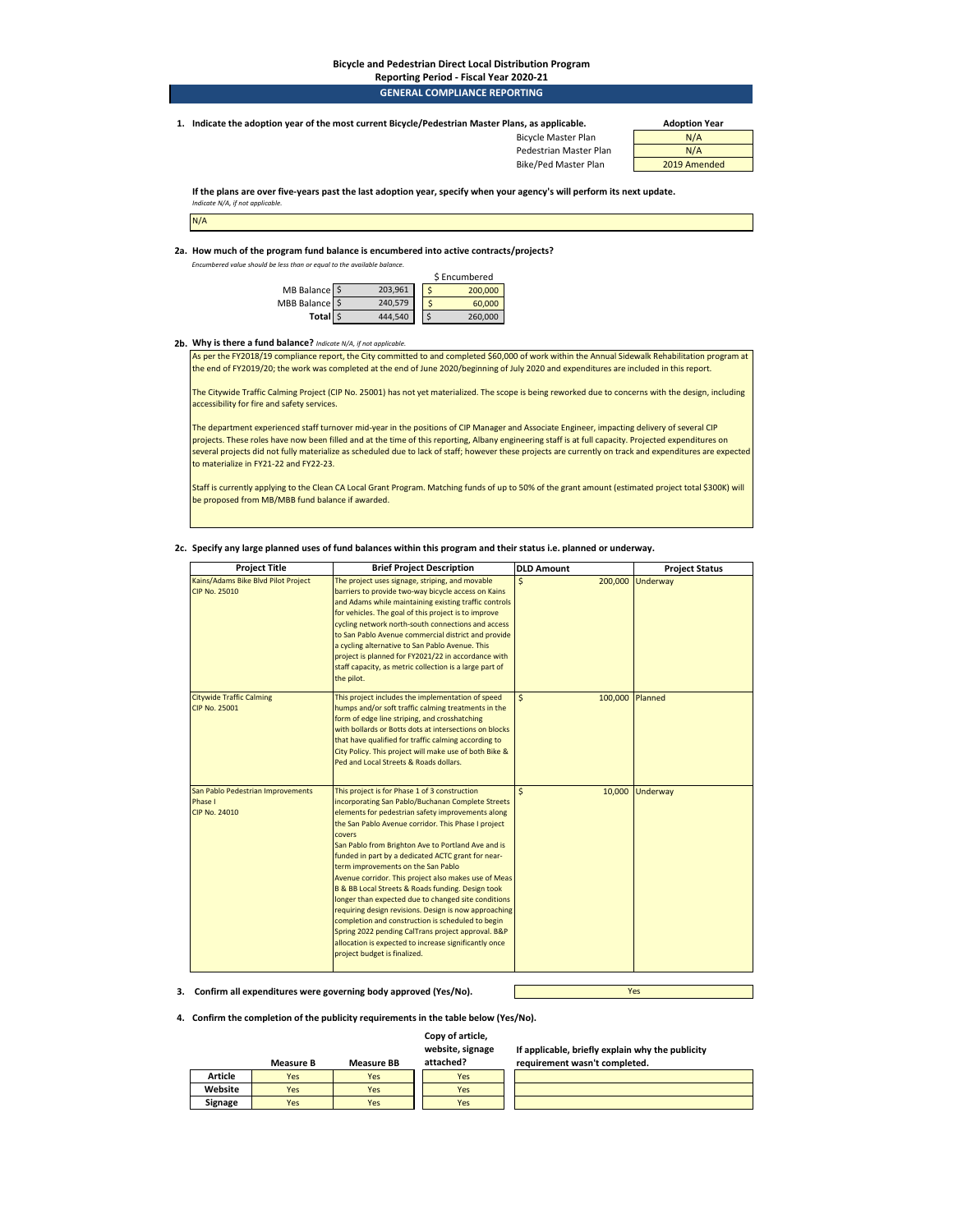### **Bicycle and Pedestrian Direct Local Distribution Program Reporting Period - Fiscal Year 2020-21**

|                            | TABLE 2: DETAILED SUMMARY OF EXPENDITURES AND ACCOMPLISHMENTS                                                                                                                                                                                                                                                                   |                                                            |                                     |                                                                      |                     |                                                                                                                                                                                                                                                                                                                                         |                                      |                                                     |                                                                                                                                                                                                                                                                                                                                                                                                                                                                                                     |                                             |                                              |        |
|----------------------------|---------------------------------------------------------------------------------------------------------------------------------------------------------------------------------------------------------------------------------------------------------------------------------------------------------------------------------|------------------------------------------------------------|-------------------------------------|----------------------------------------------------------------------|---------------------|-----------------------------------------------------------------------------------------------------------------------------------------------------------------------------------------------------------------------------------------------------------------------------------------------------------------------------------------|--------------------------------------|-----------------------------------------------------|-----------------------------------------------------------------------------------------------------------------------------------------------------------------------------------------------------------------------------------------------------------------------------------------------------------------------------------------------------------------------------------------------------------------------------------------------------------------------------------------------------|---------------------------------------------|----------------------------------------------|--------|
|                            | Provide a detailed summary of Measure B and BB Expenditures for the reporting fiscal year. Performance reporting/quantity complete and other fund expenditures should be consistent with reporting data sent to other agencies<br>- Expenditure total must correspond to your Audited Financial Statements, and Table 1 values. |                                                            |                                     |                                                                      |                     |                                                                                                                                                                                                                                                                                                                                         |                                      |                                                     |                                                                                                                                                                                                                                                                                                                                                                                                                                                                                                     |                                             |                                              |        |
| No.                        | Project<br>Category<br>(Drop-down<br>Menu)                                                                                                                                                                                                                                                                                      | Project<br>Phase<br>(Drop-down Menu)                       | Project<br>Type<br>(Drop-down Menu) | <b>Primarily Capital or</b><br>Administrative<br><b>Expenditure?</b> | <b>Project Name</b> | <b>Project Description/Benefits</b>                                                                                                                                                                                                                                                                                                     | Quantity<br>Completed in<br>FY 20-21 | <b>Units for</b><br>Quantity<br>(Drop-down<br>Menu) | Additional description on units or<br>expanded detail on expenditures,<br>performance, accomplishments                                                                                                                                                                                                                                                                                                                                                                                              | <b>Measure B</b><br><b>DLD Expenditures</b> | <b>Measure BB</b><br><b>DLD</b> Expenditures |        |
|                            | Pedestrian                                                                                                                                                                                                                                                                                                                      | Construction                                               | Sidewalks and Ramps                 | Capital                                                              | Sidewalk Shaving    | Contract work involving leveling and<br>shaping sidewalk areas that have<br>become hazardous or uneven in order<br>to increase safe passability. Areas<br>included San Pablo Avenue, Pomona<br>Avenue, Marin Avenue, Stannage<br>Avenue, Evelyn Avenue, Masonic<br>Avenue, Key Route Boulevard, Santa<br>Fe Avenue, and Peralta Avenue. | 1,575.31 inch-<br>feet               | Other                                               | The work improved pedestrian access   \$<br>to local businesses, restaurants, and<br>employment centers by reducing trip<br>hazards and increasing ADA mobility<br>throughout the City. Streets included<br>Solano and Marin Avenues, areas that<br>typically see high levels of pedestrian<br>traffic, especially among seniors in<br>the community. This area is within<br>the San Pablo & Solano Mixed Use<br>Corridor, which has been designated<br>as a Priority Development Area<br>$(MTC)$ . | $60,000$ \$                                 |                                              |        |
| $\overline{2}$             |                                                                                                                                                                                                                                                                                                                                 |                                                            |                                     |                                                                      |                     |                                                                                                                                                                                                                                                                                                                                         |                                      |                                                     |                                                                                                                                                                                                                                                                                                                                                                                                                                                                                                     | Ś<br>$\sim$                                 | Ŝ                                            |        |
| $\overline{\mathbf{3}}$    |                                                                                                                                                                                                                                                                                                                                 |                                                            |                                     |                                                                      |                     |                                                                                                                                                                                                                                                                                                                                         |                                      |                                                     |                                                                                                                                                                                                                                                                                                                                                                                                                                                                                                     | \$<br>$\sim$                                | \$                                           | $\sim$ |
| $\overline{4}$             |                                                                                                                                                                                                                                                                                                                                 |                                                            |                                     |                                                                      |                     |                                                                                                                                                                                                                                                                                                                                         |                                      |                                                     |                                                                                                                                                                                                                                                                                                                                                                                                                                                                                                     |                                             | <sup>\$</sup>                                |        |
|                            |                                                                                                                                                                                                                                                                                                                                 | <b>Total Percentage of Capital vs Administrative Costs</b> |                                     | 100%                                                                 |                     |                                                                                                                                                                                                                                                                                                                                         |                                      |                                                     | <b>TOTAL</b>                                                                                                                                                                                                                                                                                                                                                                                                                                                                                        | $60,000$ \$                                 |                                              |        |
| 60,000<br>a. Total Capital |                                                                                                                                                                                                                                                                                                                                 |                                                            |                                     | <b>Match to Table 1?</b>                                             | <b>TRUE</b>         |                                                                                                                                                                                                                                                                                                                                         | <b>TRUE</b>                          |                                                     |                                                                                                                                                                                                                                                                                                                                                                                                                                                                                                     |                                             |                                              |        |
|                            |                                                                                                                                                                                                                                                                                                                                 |                                                            | b. Total Administrative             | $\sim$                                                               |                     |                                                                                                                                                                                                                                                                                                                                         |                                      |                                                     |                                                                                                                                                                                                                                                                                                                                                                                                                                                                                                     |                                             |                                              |        |

**Is the total percentage of Capital vs Program Administration (outreach, staffing, administrative support) Costs GREATER THAN 50%? If not, explain how capital investments will increase in the future.**

N/A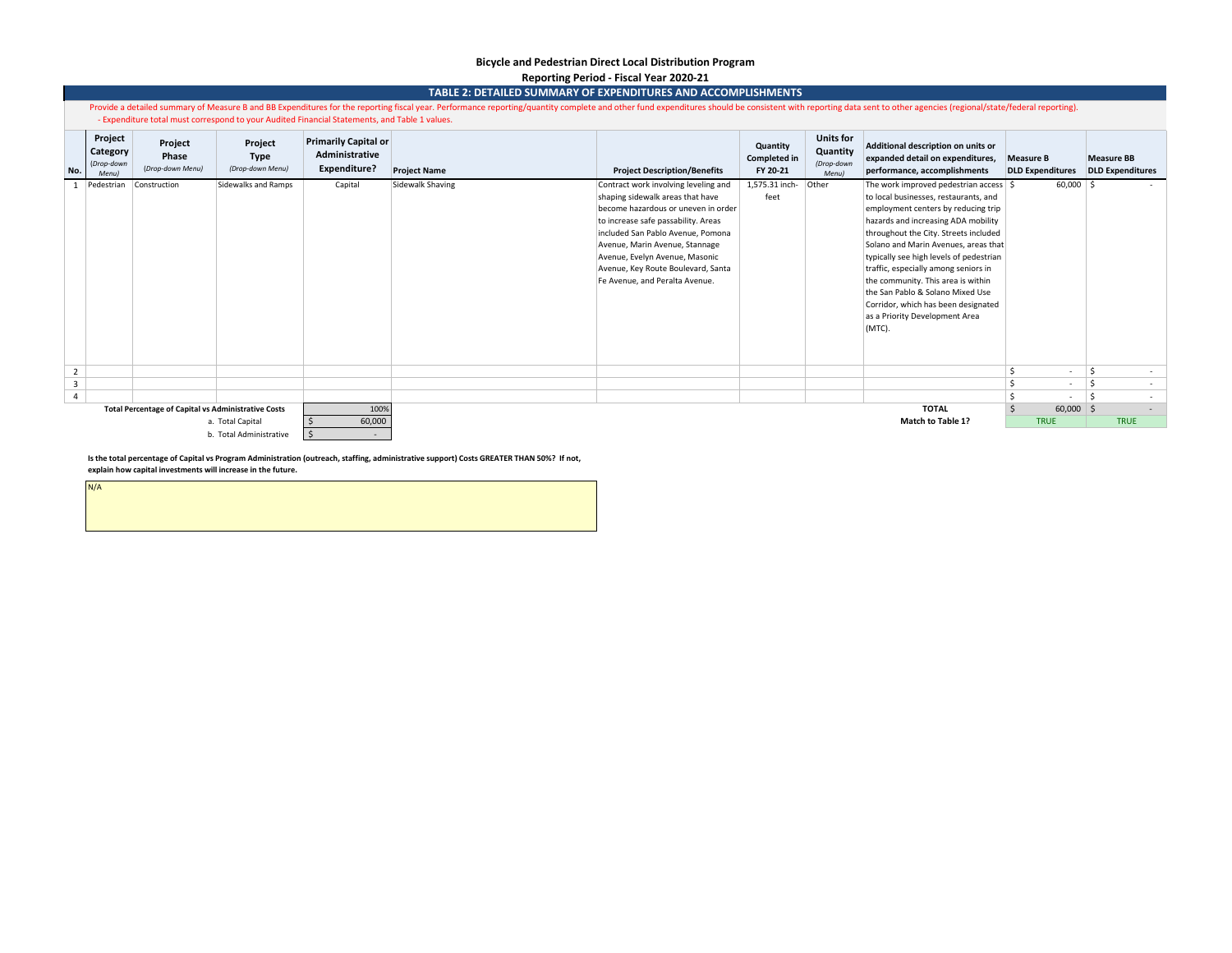**Reporting Period - Fiscal Year 2020-21**

### **GENERAL COMPLIANCE REPORTING**

### **1. PCI =** 60 **What is agency's current Pavement Condition Index (PCI)?**

*Use PCI from the most recent MTC's VitalSigns linked here:* [http://www.vitalsig](http://www.vitalsigns.mtc.ca.gov/street-pavement-condition)ns.mtc.ca.gov/street-pavement-condition

### **If your PCI falls below a score of 60 (fair condition), specify what actions are being implemented to increase the PCI.**  *Indicate N/A, if not applicable.*

As per the Pavement Management Plan presented to City Council in January of 2020, the City's PCI has been raised to 60 since the measurement of the PCI at 57 in October 2019. In November 2020, City Council approved the FY20-24 Capital Improvement Plan, which invests \$11M in transportation funding into street rehabilitation over the next five years. Planned investment of \$1.9M-2.4M per year into pavement rehabilitation is designed to bring PCI up to 75 at the end of the five-year period.

At the time of this report, the City of Albany is partnering with Pavement Engineering via a grant from MTC in order to update the City's Pavement Management Plan (PTAP). This is estimated for completion in Spring 2022.

Upcoming projects include but are not limited to construction on Phase II of the Washington Avenue Paving Project, intersection redesign and bike/ped safety improvements on Masonic Ave, continuing design on the City's next two-year cycle of paving projects, minor rehabilitation projects as needed including one or more scopes of spot base repair, and more as detailed below.

### **2a. How much of the program fund balance is encumbered into active contracts/projects?**

*Encumbered value should be less than or equal to the available balance.* 

|                |           | \$ Encumbered |         |  |  |
|----------------|-----------|---------------|---------|--|--|
| MB Balance \$  | 1,508,596 |               | 320,000 |  |  |
| MBB Balance \$ | 1,817,004 |               | 178,000 |  |  |
| Total \$       | 3,325,600 |               | 498,000 |  |  |

### **2b. Why is there a fund balance?** *Indicate N/A, if not applicable.*

Projects in the Annual Street Rehabilitation Program, namely the Washington Avenue Paving Project, were delayed to FY21-22 due to conflicts with utility service water pipeline rehabilitation projects and project management staff turnover. However, construction on Phase I is substantially complete and contract award for Phase II construction is underway at the time of this reporting.

The department experienced staff turnover mid-year in the positions of CIP Manager and Associate Engineer, impacting delivery of several CIP projects. These roles have now been filled and at the time of this reporting, Albany engineering staff is at full capacity. Projected expenditures on several projects did not fully materialize as scheduled due to lack of staff; however these projects are currently on track and expenditures are expected to materialize in FY21-22 and FY22-23.

# **2c. Specify any large planned uses of fund balances within this program and their status i.e. planned or underway.**

| <b>Project Title</b>                | <b>Brief Project Description</b>                   | <b>DLD Amount</b> | <b>Project Status</b> |
|-------------------------------------|----------------------------------------------------|-------------------|-----------------------|
| <b>Annual Street Rehabilitation</b> | Pavement rehabilitation and repair, including      | 3,041,000         | Underway              |
| <b>Program (21000)</b>              | major projects with ADA and Active                 |                   |                       |
|                                     | Transportation Plan street features, and minor     |                   |                       |
|                                     | rehabilitation projects. FY22 commitments          |                   |                       |
|                                     | include construction on Phase II of the            |                   |                       |
|                                     | Washington Avenue Paving Project, continuing       |                   |                       |
|                                     | design on the City's next two-year cycle of paving |                   |                       |
|                                     | projects, and minor rehab projects as needed       |                   |                       |
|                                     | including potholing and striping. Note that the    |                   |                       |
|                                     | DLD amount noted at right is what is currently     |                   |                       |
|                                     | allocated to the program from Meas B/BB LSR        |                   |                       |
|                                     | balances through FY23-24, as per the 2020 CIP,     |                   |                       |
|                                     | less funds reported as expended. This amount       |                   |                       |
|                                     | may increase as project scopes for Marin Ave and   |                   |                       |
|                                     | future paving projects firm up.                    |                   |                       |
|                                     |                                                    |                   |                       |
|                                     |                                                    |                   |                       |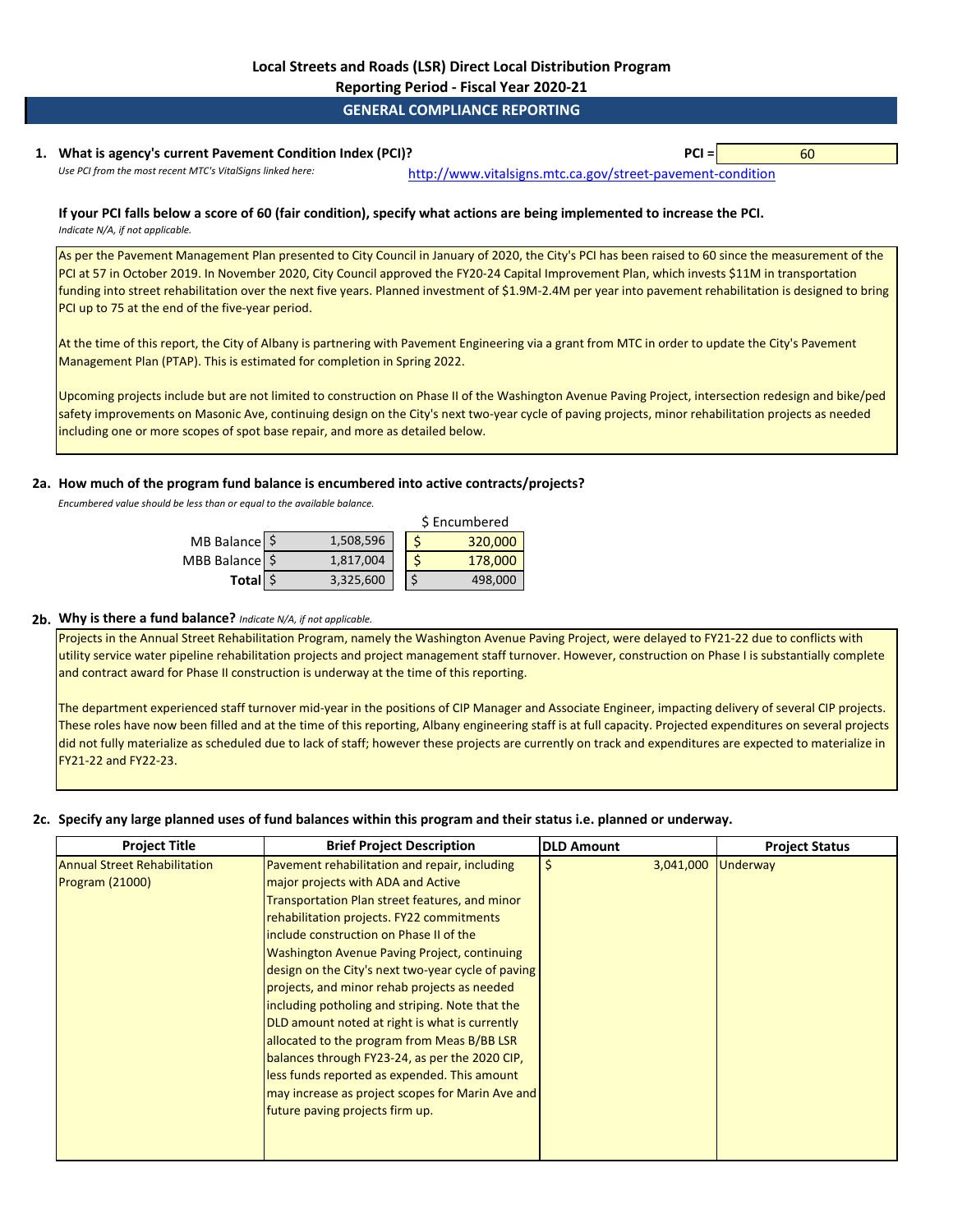# **Local Streets and Roads (LSR) Direct Local Distribution Program**

|                                                                                       | <b>GENERAL COMPLIANCE REPORTING</b>                                                                                                                                                                                                                                                                                                                                                                                                                                                                                                                                                                                                                                                         |                               |                  |
|---------------------------------------------------------------------------------------|---------------------------------------------------------------------------------------------------------------------------------------------------------------------------------------------------------------------------------------------------------------------------------------------------------------------------------------------------------------------------------------------------------------------------------------------------------------------------------------------------------------------------------------------------------------------------------------------------------------------------------------------------------------------------------------------|-------------------------------|------------------|
| <b>Masonic Intersections Project</b><br>(Ohlone Trail Safety Improvements)<br>(25007) | This project includes the upgrading of the traffic<br>signals along Masonic at Marin Avenue and<br>Solano Avenue. The objective of the project is to<br>improve safety for pedestrians and cyclists on<br>the Ohlone Greenway by reducing potential<br>conflicts with vehicles at signalized intersection<br>crossings. The upgrades include installation of<br>new controllers and software that allows for the<br>addition of protected left turns from Masonic<br>and a signal phase to protect cyclists and<br>pedestrians on the Ohlone Greenway. Scope also<br>includes curb extensions at three locations. This<br>project has an ATP Cycle 4 grant for construction.                | \$<br>800,000                 | Underway         |
| <b>Street Lighting Evaluation Project</b><br>(25008)                                  | The purpose of the project is to evaluate the<br>current lighting conditions for Albany streets and<br>to identify lighting improvements for pedestrian<br>and motorist safety and comfort. This will include<br>working with a consultant to perform a baseline<br>lighting assessment, develop target lighting<br>criteria for different areas & streets, identify<br>lighting deficiencies, and propose strategies and<br>cost analysis for citywide lighting improvement.                                                                                                                                                                                                               | \$<br>200,000 Planned         |                  |
| <b>Active Transportation Plan Elements</b><br>(23000)                                 | This project involves the implementation of<br>striping and signage along 14 roadway segments,<br>which will create bicycle route connections to<br>local destinations in the City and provide access<br>to regional connections through the Ohlone<br>Greenway, Bay Trail, and with other bicycle<br>routes in neighboring cities of El Cerrito and<br>Berkeley. Construction was partially completed in<br>2019 and is estimated for completion in FY22-23.                                                                                                                                                                                                                               | \$                            | 151,000 Underway |
| Phase I (24010)                                                                       | San Pablo Pedestrian Improvements   This project is for Phase 1 of 3 construction<br>incorporating San Pablo/Buchanan Complete<br>Streets elements for pedestrian safety<br>improvements along the San Pablo Avenue<br>corridor. This Phase I project covers<br>San Pablo from Brighton Ave to Portland Ave and<br>is funded in part by a dedicated ACTC grant for<br>near-term improvements on the San Pablo<br>Avenue corridor. This project also makes use of<br>Meas BB Bike & Ped funding. Design is at 95%<br>completion and project managers are awaiting<br>CalTrans approval to proceed with construction<br>of the project. Construction is estimated to begin<br>in Spring 2022. | $\zeta$<br>1,200,000 Underway |                  |

# **Reporting Period - Fiscal Year 2020-21**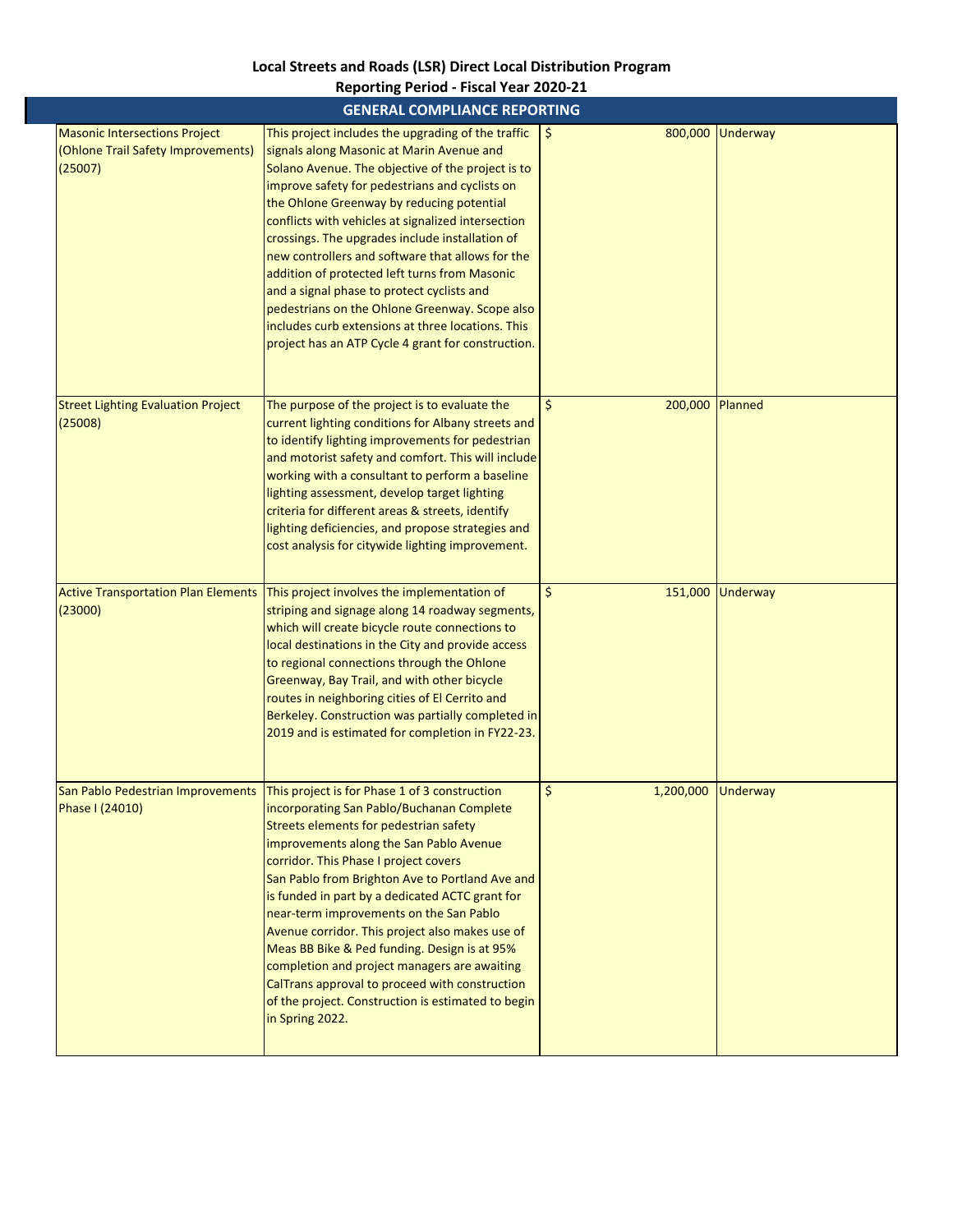# **Local Streets and Roads (LSR) Direct Local Distribution Program**

|                                           | <b>Reporting Period - Fiscal Year 2020-21</b>                                                                                                                                                                                                                                                                                                                                                                                                                                              |                       |                 |  |  |  |  |
|-------------------------------------------|--------------------------------------------------------------------------------------------------------------------------------------------------------------------------------------------------------------------------------------------------------------------------------------------------------------------------------------------------------------------------------------------------------------------------------------------------------------------------------------------|-----------------------|-----------------|--|--|--|--|
|                                           | <b>GENERAL COMPLIANCE REPORTING</b>                                                                                                                                                                                                                                                                                                                                                                                                                                                        |                       |                 |  |  |  |  |
| Citywide Traffic Calming (25001)          | This project includes the implementation of<br>speed humps and/or soft traffic calming<br>treatments in the form of edge line striping, and<br>crosshatching with bollards or Botts dots at<br>intersections on blocks that have qualified for<br>traffic calming according to City Policy. This<br>project will make use of both Bike & Ped and<br>Local Streets & Roads dollars.                                                                                                         | 56,000<br>\$          | <b>Underway</b> |  |  |  |  |
| Solano Short Term Improvements<br>(25013) | This project implements short-term<br>improvements on Solano Avenue as part of the<br>Complete Streets project, in anticipation of<br>longer term street landscape redesign. This<br>project will involve performing a pedestrian<br>traffic analysis and identifying striping<br>improvements for pedestrian and cycling transit<br>needs. These improvements with be<br>implemented to portions of Solano Avenue from<br>Masonic Avenue to Tulare Avenue. It is expected<br>for FY22-23. | \$<br>100,000 Planned |                 |  |  |  |  |

**3. Confirm all expenditures were governing body approved (Yes/No).**

**4. Confirm the completion of the publicity requirements in the table below (Yes/No).**

# **Copy of article, website, signage**

**If applicable, briefly explain why the publicity**  mpleted.

Yes

|                | Measure B | <b>Measure BB</b> | attached? | requirement wasn't con |
|----------------|-----------|-------------------|-----------|------------------------|
| <b>Article</b> | Yes       | Yes               | Yes       |                        |
| Website        | Yes       | Yes               | Yes       |                        |
| <b>Signage</b> | Yes       | Yes               | <b>No</b> |                        |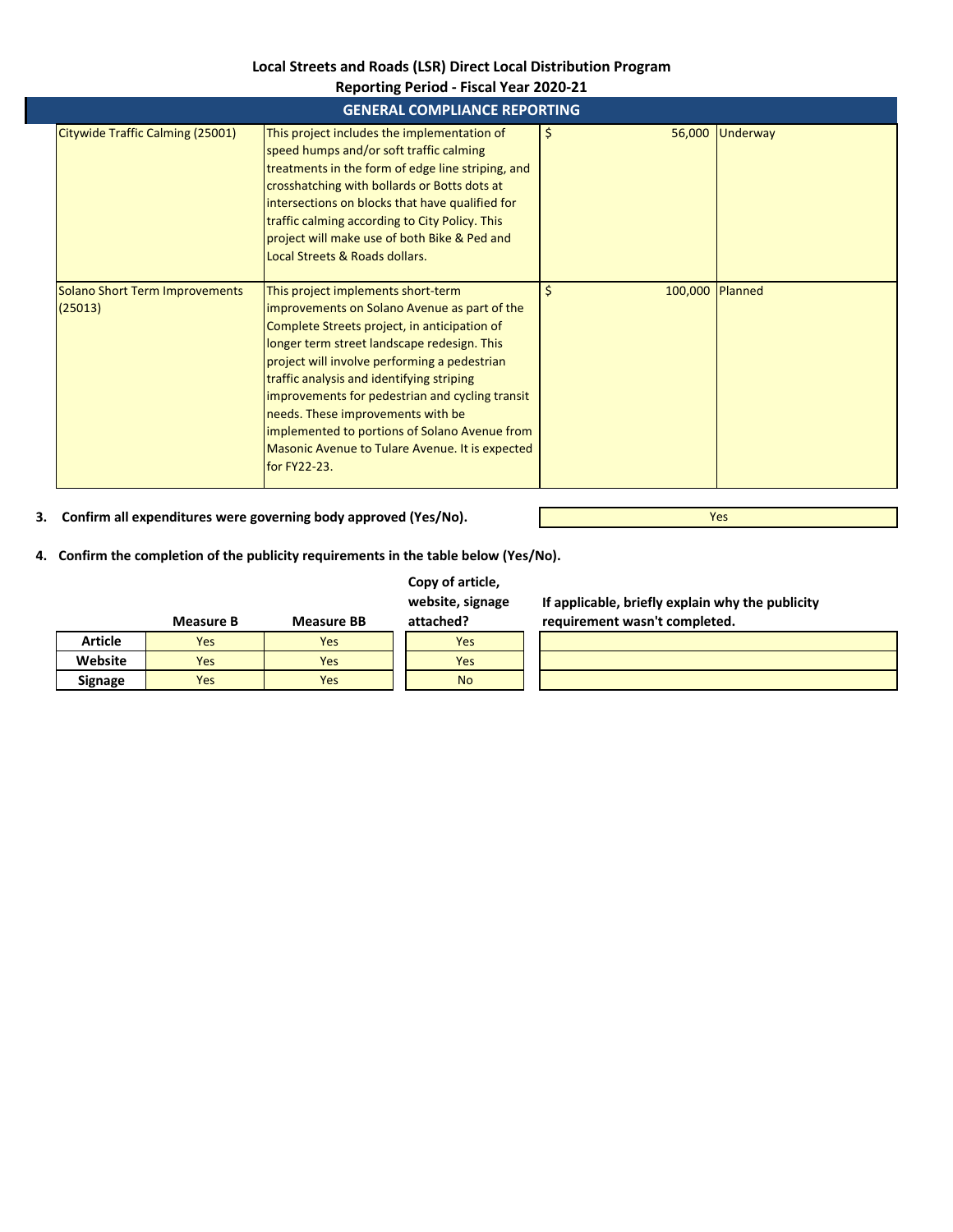### **Local Streets and Roads Direct Local Distribution Program**

**Reporting Period - Fiscal Year 2020-21**

**TABLE 2: DETAILED SUMMARY OF EXPENDITURES AND ACCOMPLISHMENTS**

|                | Provide a detailed summary of Measure B and BB Expenditures for the reporting fiscal year. Performance reporting/quantity complete and other fund expenditures should be consistent with reporting data sent to other agencies<br>Expenditure total must correspond to your Audited Financial Statements and Table 1 values |                                               |                                             |                                                                      |                                                                             |                                                                                                                                                                                                                                                                                                                                                                                                                                                                                                                                                                                                                                                                           |                                             |                                                     |                                                                                                                                                                                                                                                                                                                                              |                         |                                              |
|----------------|-----------------------------------------------------------------------------------------------------------------------------------------------------------------------------------------------------------------------------------------------------------------------------------------------------------------------------|-----------------------------------------------|---------------------------------------------|----------------------------------------------------------------------|-----------------------------------------------------------------------------|---------------------------------------------------------------------------------------------------------------------------------------------------------------------------------------------------------------------------------------------------------------------------------------------------------------------------------------------------------------------------------------------------------------------------------------------------------------------------------------------------------------------------------------------------------------------------------------------------------------------------------------------------------------------------|---------------------------------------------|-----------------------------------------------------|----------------------------------------------------------------------------------------------------------------------------------------------------------------------------------------------------------------------------------------------------------------------------------------------------------------------------------------------|-------------------------|----------------------------------------------|
| No.            | Project<br>Category<br>(Drop-down<br>Menu)                                                                                                                                                                                                                                                                                  | Project<br>Phase<br>(Drop-down Menu)          | Project<br><b>Type</b><br>(Drop-down Menu)  | <b>Primarily Capital or</b><br>Administrative<br><b>Expenditure?</b> | <b>Project Name</b>                                                         | <b>Project Description/Benefits</b>                                                                                                                                                                                                                                                                                                                                                                                                                                                                                                                                                                                                                                       | Quantity<br><b>Completed in</b><br>FY 20-21 | <b>Units for</b><br>Quantity<br>(Drop-down<br>Menu) | Additional description on units or<br>expanded detail on expenditures, Measure B<br>performance, accomplishments                                                                                                                                                                                                                             | <b>DLD Expenditures</b> | <b>Measure BB</b><br><b>DLD Expenditures</b> |
| 1              |                                                                                                                                                                                                                                                                                                                             |                                               |                                             |                                                                      |                                                                             |                                                                                                                                                                                                                                                                                                                                                                                                                                                                                                                                                                                                                                                                           |                                             |                                                     |                                                                                                                                                                                                                                                                                                                                              |                         |                                              |
|                | Bike/Ped                                                                                                                                                                                                                                                                                                                    | Planning/Scoping                              | Sidewalks and Ramps Capital                 |                                                                      | Sidewalk Survey (25012)                                                     | Survey and assessment of over 60 miles of City sidewalk<br>& associated curb ramps and crosswalks within the City<br>limits. The assessment evaluated factors such as cross<br>and running slopes, width and offsets of PROW<br>elements. The results of the survey and assessment has<br>been provided in a geographic information system (GIS)<br>shape file so that it can be displayed geospatially and<br>used as the foundation for identifying ADA compliance<br>issues within the PROW for the next two decades and<br>prioritizing critical areas in need of sidewalk repair.                                                                                    | >316,800                                    | Linear Feet                                         | As reported in the FY19-20 report,<br>this survey was completed as<br>planned.                                                                                                                                                                                                                                                               | Ŝ.<br>$95,000$ \$       |                                              |
| $\overline{2}$ |                                                                                                                                                                                                                                                                                                                             | Streets/Rds Construction                      | Street Resurfacing/Main Capital             |                                                                      | Annual Street Rehabilitation Program (21000)                                | Work performed as part of the City's Annual Street<br>Rehabilitation Program. This included finalizing design<br>and implementing construction for paving projects on<br>Washington Avenue & Adams Street. It also included<br>beginning design for the next two-year cycle of<br>pavement rehabilitation projects and associated project<br>management services. The city also performed a round<br>of citywide base repair and potholing.                                                                                                                                                                                                                               | $\Delta$                                    | Other                                               | The Adams Street Pavement<br>Rehabilitation project included paving<br>the block of Adams between<br>Buchanan and Solano and replacing<br>associated non-compliant curb<br>ramps.<br>4 scopes of work: Adams Street<br>project, Washington Avenue project,<br>2-year pavement management<br>program design, citywide pothole<br>repair cycle | Ŝ.<br>456,423           | 627,158                                      |
| 3              | Bike/Ped                                                                                                                                                                                                                                                                                                                    | PS&E                                          | Pedestrian Improvement Capital              |                                                                      | Masonic Intersections Project (Ohlone Trail Safety<br>Improvements) (25007) | This project includes the upgrading of the traffic signals<br>along Masonic at Marin Avenue and Solano Avenue. The<br>objective of the project is to improve safety for<br>pedestrians and cyclists on the Ohlone Greenway by<br>reducing potential conflicts with vehicles at signalized<br>intersection crossings. The upgrades include installation<br>of new controllers and software that allows for the<br>addition of protected left turns from Masonic and a<br>signal phase to protect cyclists and pedestrians on the<br>Ohlone Greenway. Scope also includes curb extensions<br>at three locations. This project has an ATP Cycle 4 grant<br>for construction. | $\overline{\phantom{a}}$                    | Intersections                                       | Project is at 100% design and is<br>preparing to bid for construction.<br>Updates to this intersection result in<br>fewer confrontations between<br>pedestrians and motorists, safer<br>pedestrian access, and easier access<br>for emergency vehicles.                                                                                      | Š.<br>$115,940$ \$      |                                              |
| $\overline{a}$ | Bike/Ped                                                                                                                                                                                                                                                                                                                    | PS&E                                          | Streetscape / Complete § Capital            |                                                                      | San Pablo Pedestrian Improvements Phase I (24010)                           | This project is for Phase 1 of 3 construction<br>incorporating San Pablo/Buchanan Complete Streets<br>elements for pedestrian safety improvements along the<br>San Pablo Avenue corridor. This Phase I project covers<br>San Pablo from Brighton Ave to Portland Ave. This<br>project also makes use of Meas BB Bike & Ped funding.                                                                                                                                                                                                                                                                                                                                       | $\overline{2}$                              | Other                                               | Design is approaching completion and<br>construction is scheduled to begin<br>Spring 2022. Phase 1 covers 2 City<br>blocks and includes multiple types of<br>pedestrian safety improvements.                                                                                                                                                 | Ŝ.<br>$19,600$ \$       |                                              |
|                | 5 Other                                                                                                                                                                                                                                                                                                                     | Other                                         | <b>Program Operations</b>                   | Administrative                                                       | Annual ACTC Membership Fees                                                 |                                                                                                                                                                                                                                                                                                                                                                                                                                                                                                                                                                                                                                                                           | N/A                                         | Other                                               | N/A                                                                                                                                                                                                                                                                                                                                          | \$<br>$4,954$ \$        | 4,954                                        |
| 6              |                                                                                                                                                                                                                                                                                                                             |                                               |                                             |                                                                      |                                                                             |                                                                                                                                                                                                                                                                                                                                                                                                                                                                                                                                                                                                                                                                           |                                             |                                                     |                                                                                                                                                                                                                                                                                                                                              | \$<br>$\sim$            | $\vert$ \$<br>$\sim$                         |
| 7              |                                                                                                                                                                                                                                                                                                                             |                                               |                                             |                                                                      |                                                                             |                                                                                                                                                                                                                                                                                                                                                                                                                                                                                                                                                                                                                                                                           |                                             |                                                     |                                                                                                                                                                                                                                                                                                                                              | $\mathsf{s}$<br>$\sim$  | $\vert$ \$<br>$\sim$                         |
|                |                                                                                                                                                                                                                                                                                                                             | Percentage of Capital vs Administrative Costs |                                             | 99%<br>1.314.121                                                     |                                                                             |                                                                                                                                                                                                                                                                                                                                                                                                                                                                                                                                                                                                                                                                           |                                             |                                                     | <b>TOTAL</b>                                                                                                                                                                                                                                                                                                                                 | $\zeta$<br>691,917 \$   | 632,112                                      |
|                |                                                                                                                                                                                                                                                                                                                             |                                               | a. Total Capital<br>b. Total Administrative | $\mathsf{\hat{S}}$<br>9,908                                          |                                                                             |                                                                                                                                                                                                                                                                                                                                                                                                                                                                                                                                                                                                                                                                           |                                             |                                                     | Match to Table 1?                                                                                                                                                                                                                                                                                                                            | <b>TRUE</b>             | <b>TRUE</b>                                  |

If your agency did not expend greater than 50% of total costs on Capital Investments, explain how capital investments will increase in the Aminimum of 15% of Measure BB LSR funds are required to be expended on bike/pedestr **future over Program Administration (outreach, staffing, administrative support).** *Indicate N/A if not applicable.* 

N/A

In this fiscal year, how much of Measure BB LSR funds were expended on bike/pedestrian improvements? Percent of Measure BB LSR funds expenditures on bike/pedestrian improvements: **Meets minimum 15% threshold?**

230,540 36.5% TRUE

**If your agency did not meet the 15% minimum expenditure requirement this fiscal year, explain why.**

N/A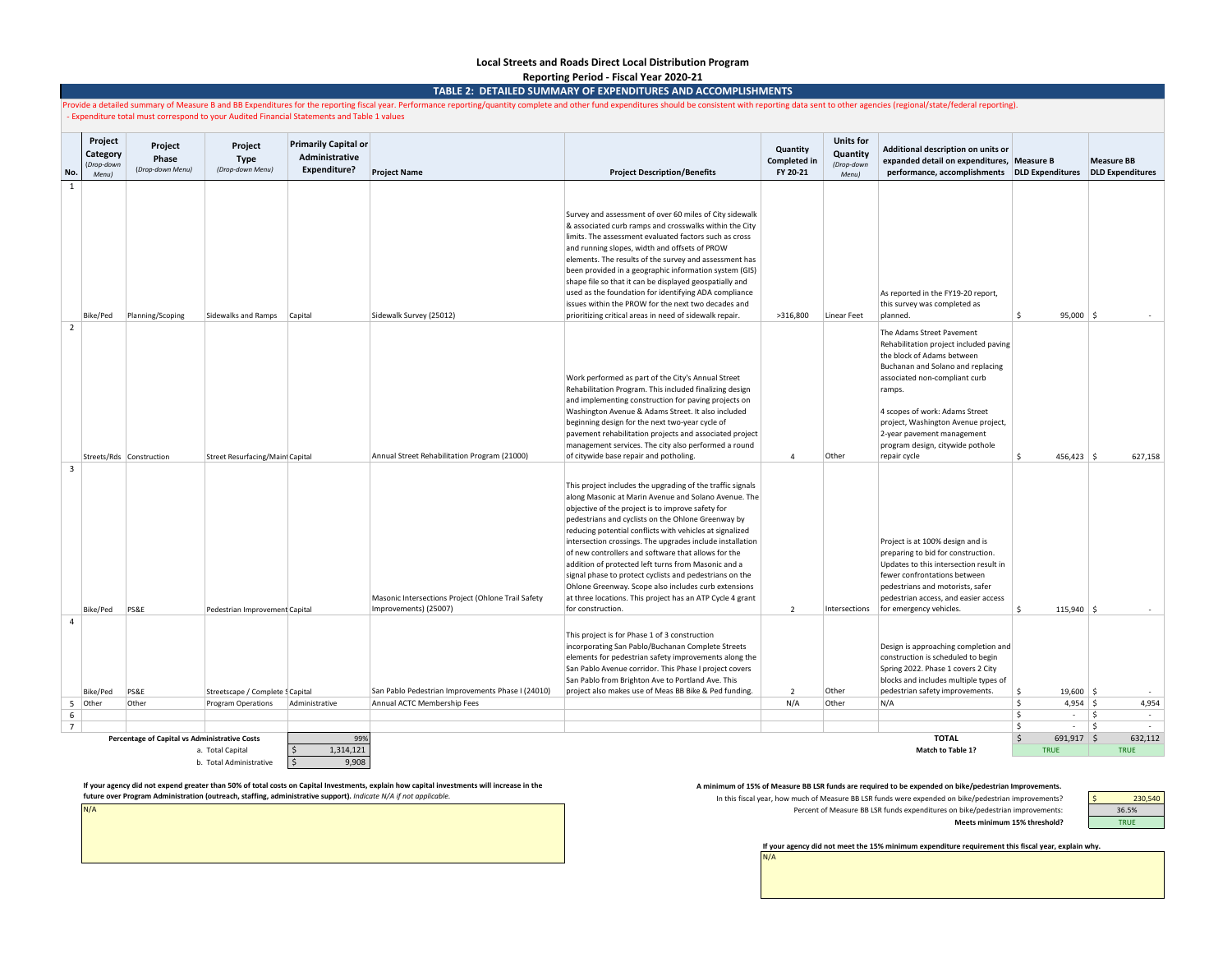**Reporting Period - Fiscal Year 2020-21**

### **GENERAL COMPLIANCE REPORTING**

# **1a.How much of the balance identified here is encumbered into active contracts and projects?**

*Encumbered value should be less than or equal to the available balance.* 

|                          | \$ Encumbered |  |
|--------------------------|---------------|--|
| MB Balance $\frac{1}{2}$ | 16,753        |  |
| MBB Balance S            | 89,062        |  |
| Total \$                 | 105,816       |  |

### **2b.Why is there a fund balance?** *Indicate N/A, if not applicable.*

The following programs, as well as the Senior Center bus, were suspended during the COVID-19 global pandemic due to safety concerns: Group shopping trips, group recreational trips, group walking trips, Senior Center trips. Activities were resumed in FY22 and will be reported on next year's report.

### **1c. Specify any large planned uses of fund balances within this program and their status i.e. planned or underway.**

| <b>Project Title</b> | <b>Brief Project Description</b> | <b>DLD Amount</b> | <b>Project Status</b>    |  |
|----------------------|----------------------------------|-------------------|--------------------------|--|
|                      |                                  |                   | -                        |  |
|                      |                                  |                   | $\overline{\phantom{0}}$ |  |
|                      |                                  |                   | -                        |  |
|                      |                                  | Ś                 | -                        |  |
|                      |                                  |                   | $\overline{\phantom{a}}$ |  |
|                      |                                  |                   | -                        |  |
|                      |                                  | Ś                 | $\overline{\phantom{0}}$ |  |
|                      |                                  |                   | $\overline{\phantom{0}}$ |  |

**4. Confirm all expenditures were governing body approved (Yes/No).**

Yes

**5. Confirm the completion of the publicity requirements in the table below (Yes/No).**

### **Copy of Article, website, signage**

|         | Measure B | <b>Measure BB</b> | Attached? |
|---------|-----------|-------------------|-----------|
| Article | Yes       | Yes               | Yes       |
| Website | Yes       | Yes               | Yes.      |
| Signage | No        | No                | No        |

**If applicable, briefly explain why the publicity requirement wasn't completed.**

| ACTC support will be more clearly articulated in future articles |  |  |  |  |  |
|------------------------------------------------------------------|--|--|--|--|--|
|                                                                  |  |  |  |  |  |
| The group trips bus was not in use due to COVID-19.              |  |  |  |  |  |